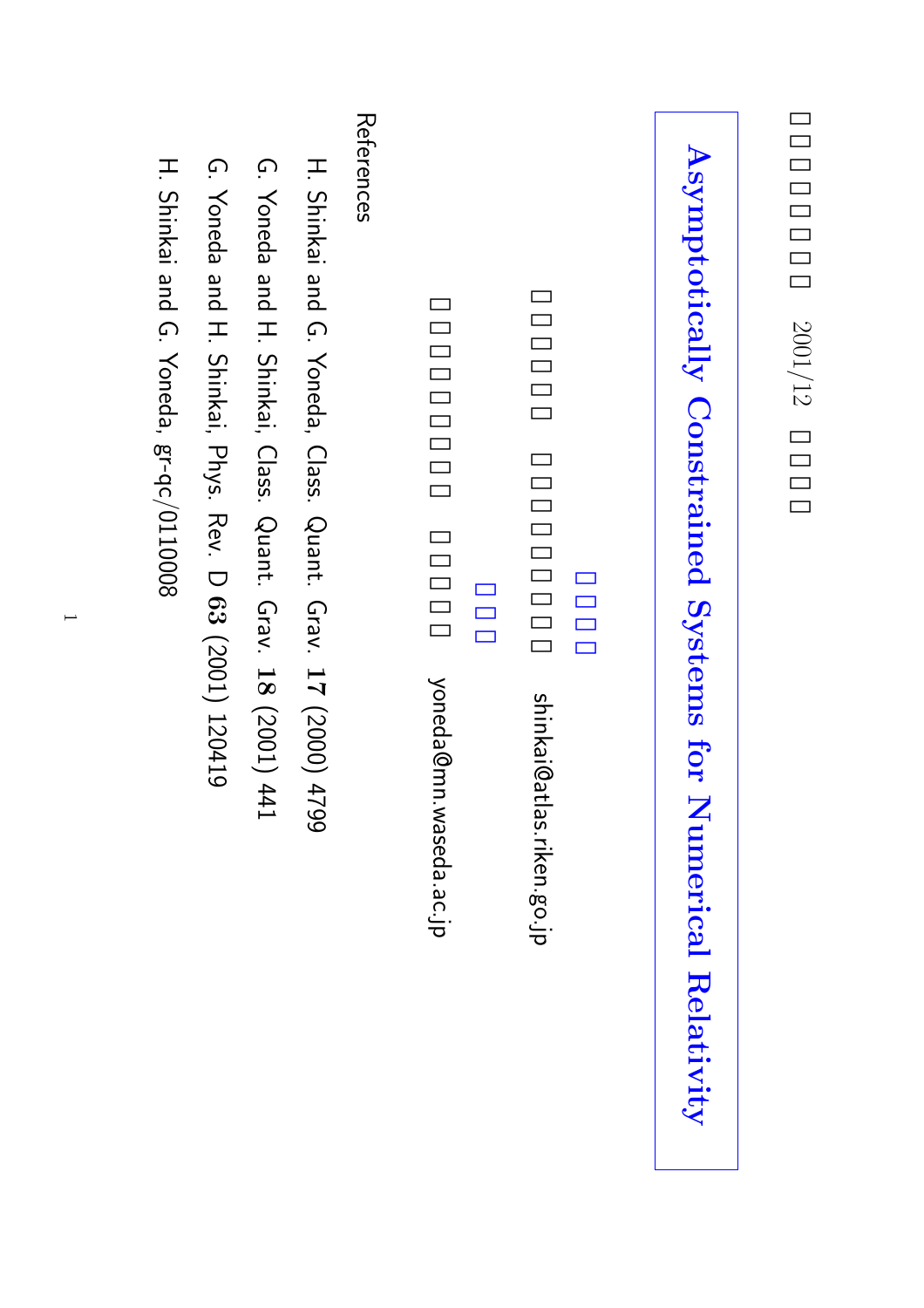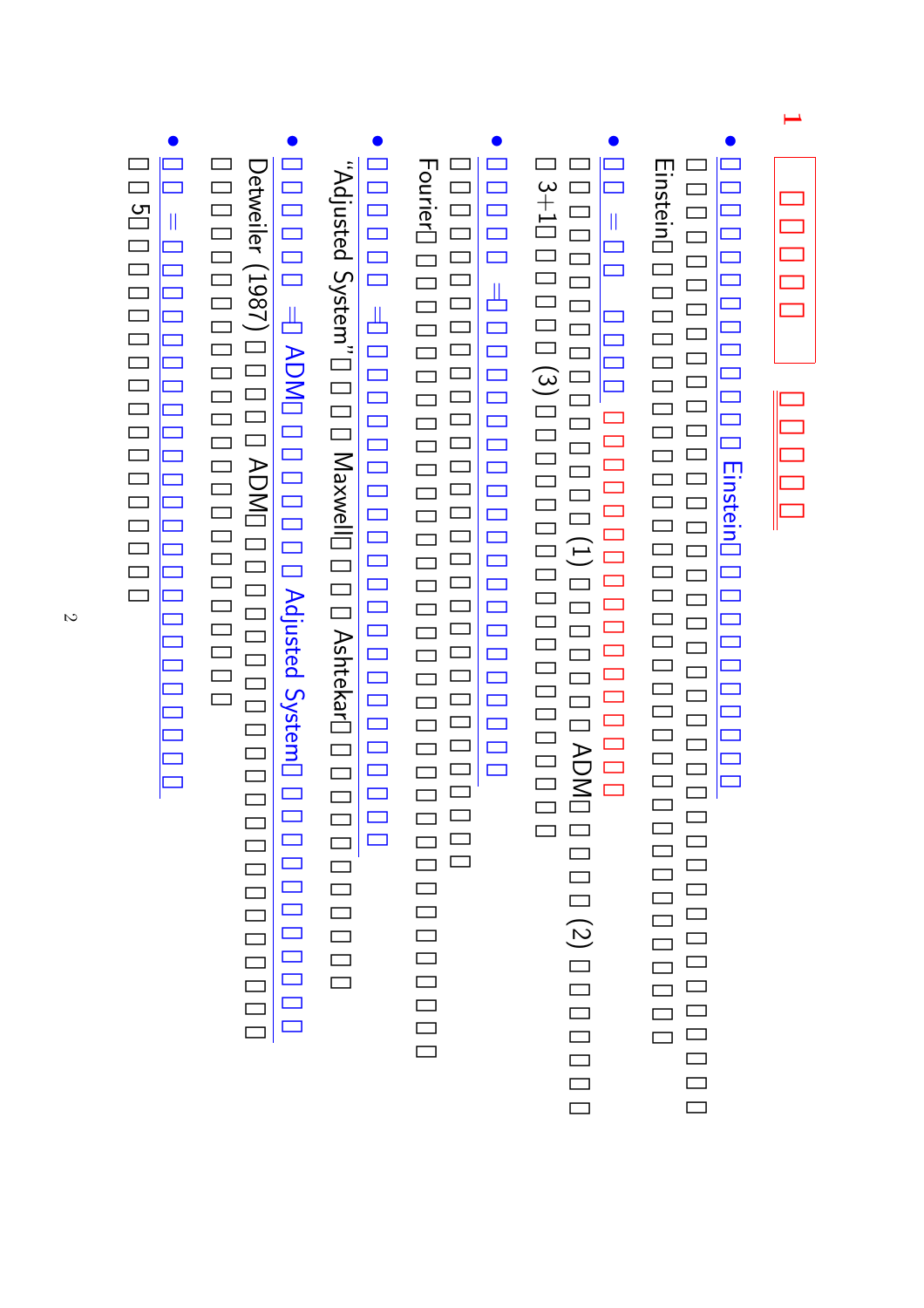|                    | Einstein                                                                                                                                                                                                                                                                                                                                                                  |                       |
|--------------------|---------------------------------------------------------------------------------------------------------------------------------------------------------------------------------------------------------------------------------------------------------------------------------------------------------------------------------------------------------------------------|-----------------------|
| <b>ADM</b>         |                                                                                                                                                                                                                                                                                                                                                                           |                       |
| constraint         | error<br>growing mode                                                                                                                                                                                                                                                                                                                                                     | $\Rightarrow$ Why?    |
| <b>ADM</b>         | Shibata-Nakamura (Baumgarte-Shapiro)                                                                                                                                                                                                                                                                                                                                      |                       |
|                    | and use momentum constraint in $\Gamma^i$ -eq., and impose ${\rm det} \tilde{\gamma}_{ij} = 1$ di<br>$(\phi,\tilde{\gamma}_{ij},K,\tilde{A}_{ij},\tilde{\Gamma}^i)$ , where $\tilde{\gamma}_{ij}\equiv e^{-4\phi}\gamma_{ij},\ \tilde{A}_{ij}\equiv e^{-4\phi}(K_{ij}-(1/3)\gamma_{ij}K),\ \tilde{\Gamma}^i\equiv\tilde{\Gamma}_{jk}^i\tilde{\gamma}^{jk},$<br><b>ADM</b> | uring the evolutions. |
| Einstein           |                                                                                                                                                                                                                                                                                                                                                                           |                       |
|                    | weakly hyperbolic $\ni$ strongly hyperbolic $\Rightarrow$ symmetric hyperbolic systems                                                                                                                                                                                                                                                                                    |                       |
|                    | Using Ashtekar's variables between we found that [HS-Yoneda, 2000]                                                                                                                                                                                                                                                                                                        |                       |
| $(1)$ 3            | constraint                                                                                                                                                                                                                                                                                                                                                                |                       |
| $\overline{z}$     | $\omega$                                                                                                                                                                                                                                                                                                                                                                  |                       |
| (3) symmetric hyp. |                                                                                                                                                                                                                                                                                                                                                                           |                       |

**2**

IBVP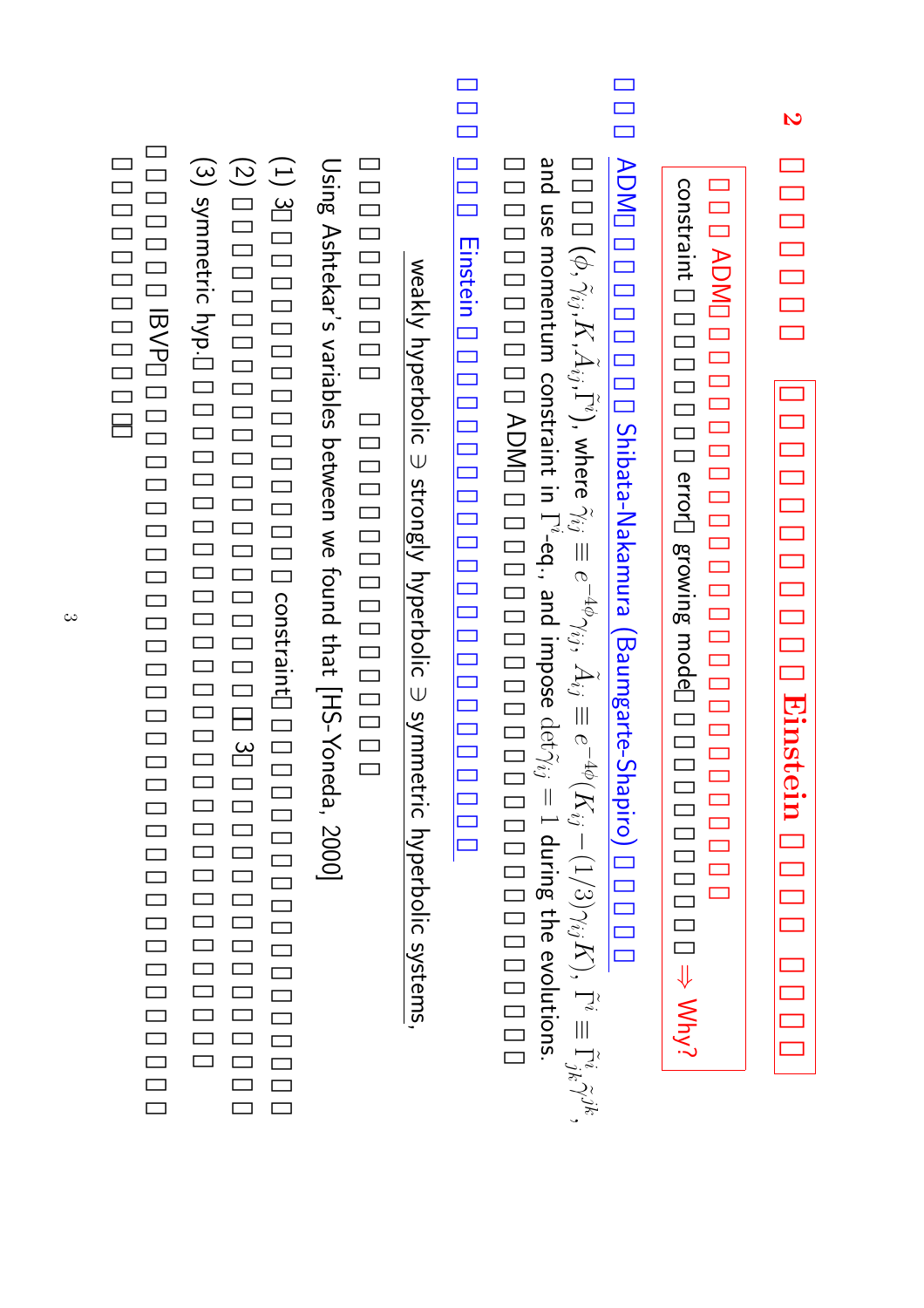

 **System"**





!=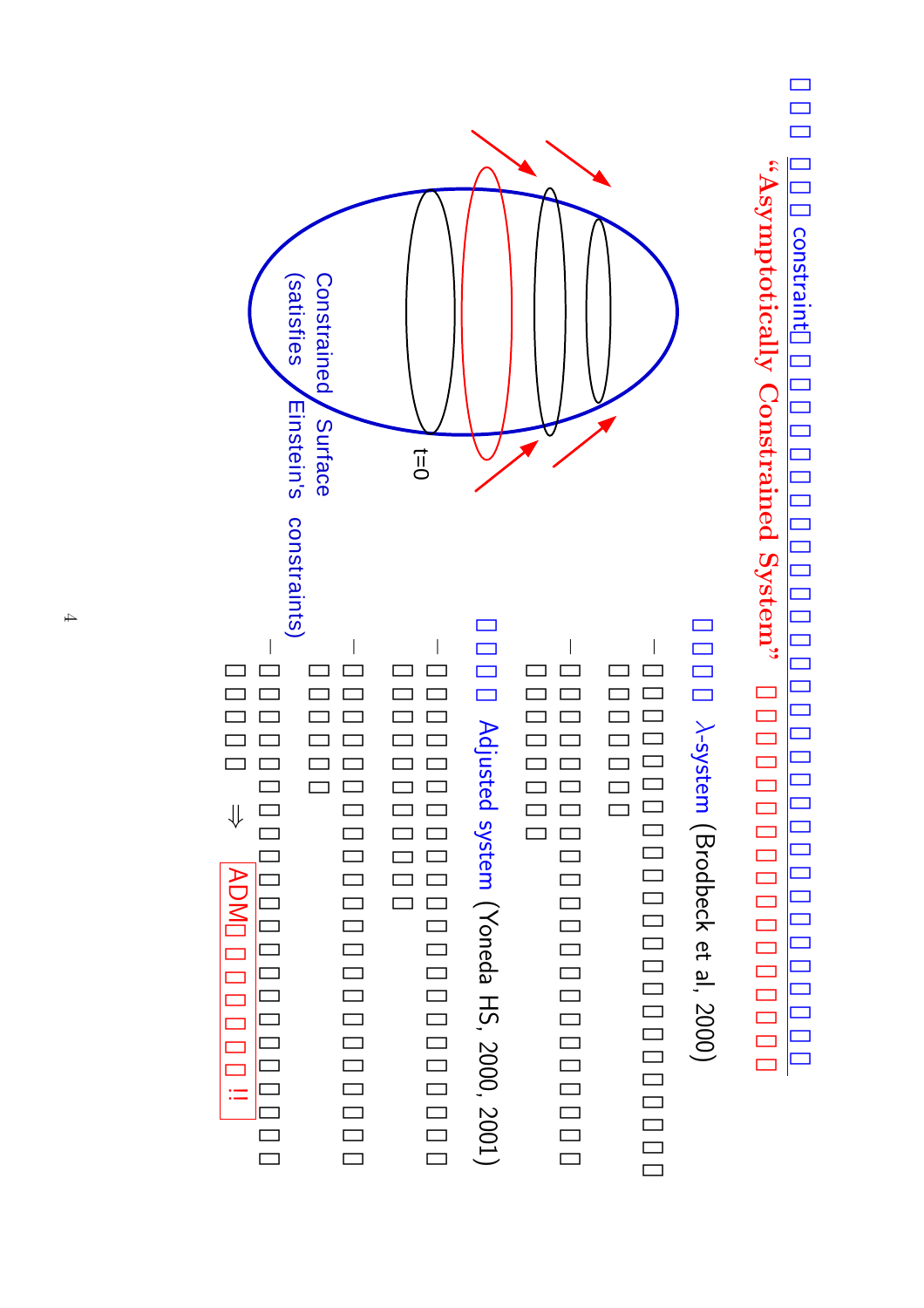#### <u>مئ</u> **Adjusted system**

#### procedure

.<br>. prepare a set of evolutioneqs.

 $\partial_t u^a$ 

 $\partial_t u^a$ 

 $\overline{\phantom{a}}$ 

 $f(u^a, \partial_b u^a,$ 

··· $\smile$  $\overline{+}$ 

 $F(C^a, \partial_b C^a,$ 

··· $\smile$   $\overline{\phantom{a}}$ 

 $f(u^a, \partial_b u^a,$ 

··· $\smile$ 

- $\overline{2}$ add<br>D constraints $\Xi^1$ RHS<br>RHS
- $\omega$ choose appropriate  $F(C^a, \partial_b C^a,$ ··· $\smile$ to make the systemstable evolution

$$
F(C^a, \partial_b C^a, \cdot \cdot \cdot)
$$

4. prepare constraintpropagationeqs.

 $\partial_t C$ 

 $\vert$ 

 $g(C^a,\partial_b C^a,$ 

··· $\smile$ 

5. and<br>D its adjustedversion

$$
\partial_t C^a = g(C^a, \partial_b C^a, \cdots) + G(C^a, \partial_b C^a,
$$

··· $\smile$ 

္ဘာ Fourier transform and evaluate eigenvalues  $\partial_t \hat{C}^k$  $\vert \vert$  $A(\hat{C}^a)$ Cˆk

| Fourier |  |
|---------|--|
|         |  |
|         |  |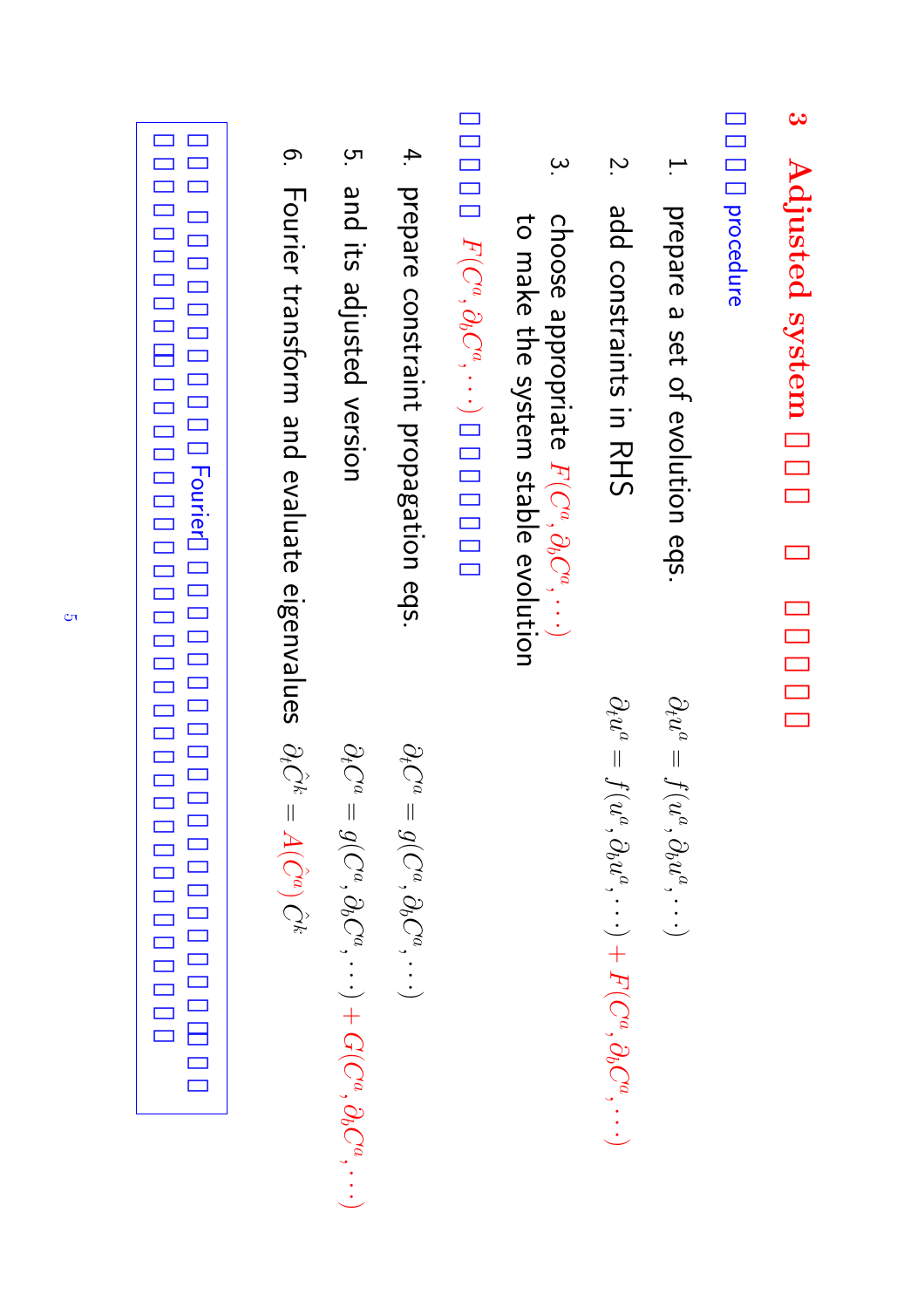We adjust the standard ADM system using constraints as:  
\n
$$
\partial_t \gamma_{ij} = -2\alpha K_{ij} + \nabla_i \beta_j + \nabla_j \beta_i,
$$
\n
$$
+ P_{ij} \mathcal{H} + Q^k_{ij} \mathcal{N}_{ik} + \mathcal{D}^k_{ij} \nabla_k \mathcal{M}_1),
$$
\n
$$
\partial_t \gamma_{ij} = -2\alpha K_{ij} + \alpha K K_{ij} - 2\alpha K_{ik} K^k{}_j - 2\alpha K_{ik} K^k{}_j - \nabla_i \nabla_j \alpha + (\nabla_i \beta^k) K_{kj} + (\nabla_j \beta^k) K_{ki} + \beta^k \nabla_k K_{ij} (3)
$$
\n
$$
\mathcal{H} := \nabla_i \mathcal{M}_k + r^k{}_{ij} (\nabla_k \mathcal{H}) + s^k{}_{ij} (\nabla_k \mathcal{M}_1),
$$
\n
$$
\mathcal{H}_i := \nabla_j K^j - \nabla_i K^j,
$$
\n
$$
\mathcal{M}_i := \nabla_j K^j - \nabla_i K^j.
$$
\n
$$
\mathcal{M}_i := \nabla_j K^j - \nabla_i K^j.
$$
\n
$$
(5)
$$
\n
$$
\mathcal{M}_i := \nabla_j K^j - \nabla_i K^j.
$$
\n
$$
(6)
$$

**4**

**Adjusted**

 **ADM**

 **systems**

 $\lessapprox$ can write the adjusted constraintpropagationequations as

$$
\partial_t \mathcal{H} = \text{(original terms)} + H_1^{mn}[(2)] + H_2^{imm} \partial_i[(2)] + H_3^{imm} \partial_i[2] + H_4^{mn}[(4)],
$$
\n
$$
\partial_t \mathcal{M}_i = \text{(original terms)} + M_1_i^{mn}[(2)] + M_2_i^{jmn} \partial_j[(2)] + M_3_i^{mn}[(4)] + M_4_i^{jmn} \partial_j[(4)].
$$
\n(8)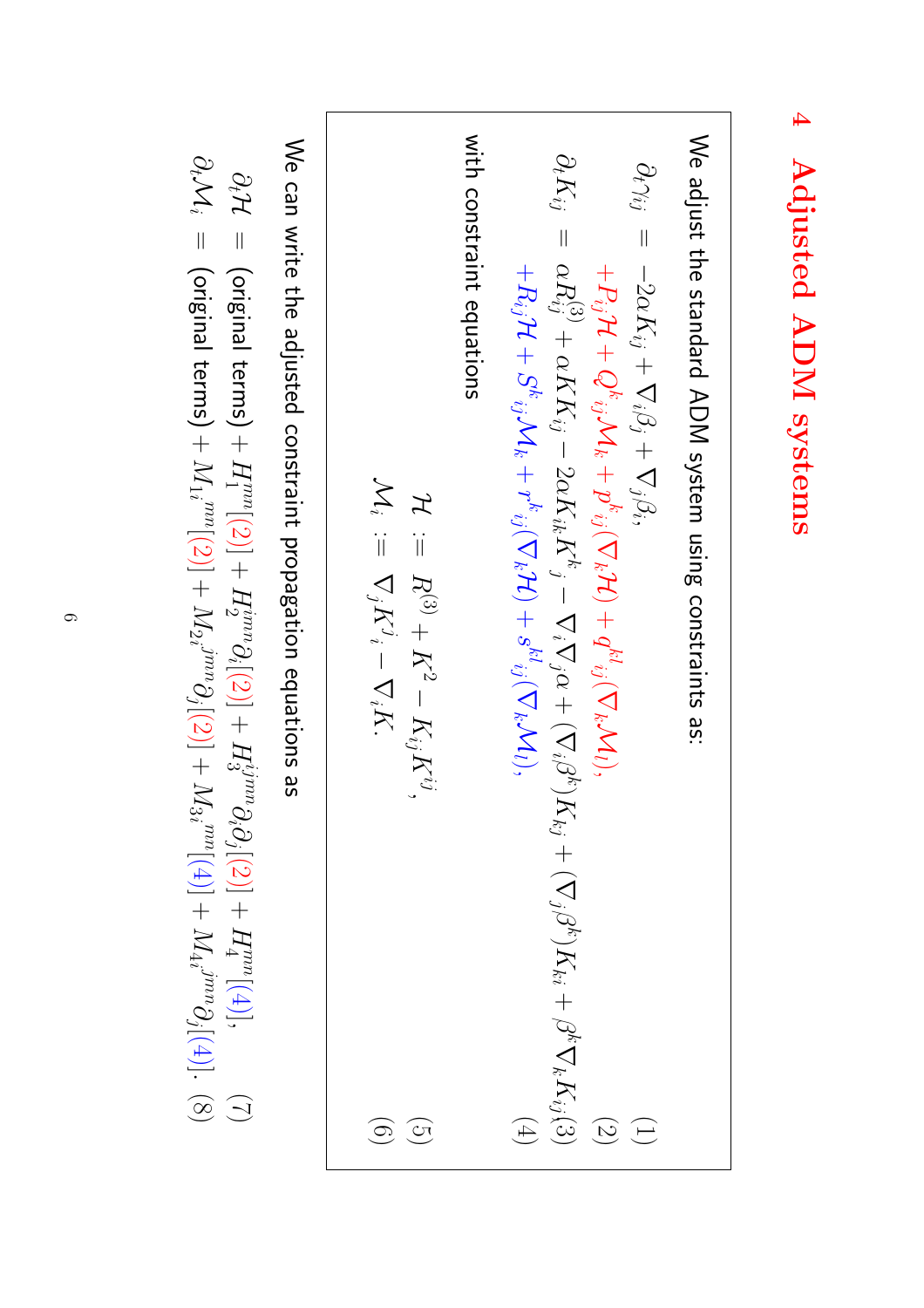The constraintpropagationequations of the original ADM equation:

• Expression using  $\mathcal{L}% _{G}(\theta)=\left( \mathcal{Z}_{G}\right) ^{\ast}\mathcal{Z}_{G}(\theta)$ and<br>D  $\sum_i$  $\widehat{\Xi}$ 

$$
\begin{array}{lll} \partial_t \mathcal{H} & = & \beta^j(\partial_j \mathcal{H}) + 2 \alpha K \mathcal{H} - 2 \alpha \gamma^{ij}(\partial_i \mathcal{M}_j) + \alpha (\partial_l \gamma_{mk}) (2 \gamma^{ml} \gamma^{kj} - \gamma^{mk} \gamma^{lj}) \mathcal{M}_j - 4 \gamma^{ij}(\partial_j \alpha) \mathcal{M}_i, \\ \partial_t \mathcal{M}_i & = & -(1/2) \alpha(\partial_i \mathcal{H}) - (\partial_i \alpha) \mathcal{H} + \beta^j(\partial_j \mathcal{M}_i) + \alpha K \mathcal{M}_i - \beta^k \gamma^{jl} (\partial_i \gamma_{lk}) \mathcal{M}_j + (\partial_i \beta_k) \gamma^{kj} \mathcal{M}_j. \end{array}
$$

• Expression using  $\mathcal{H}% _{0}\left( t\right)$ and<br>D  $\sum_i$ (2)

$$
\partial_t \mathcal{H} = \beta^l \partial_t \mathcal{H} + 2\alpha K \mathcal{H} - 2\alpha \gamma^{-1/2} \partial_l (\sqrt{\gamma} \mathcal{M}^l) - 4(\partial_l \alpha) \mathcal{M}^l
$$
  
\n
$$
= \beta^l \nabla_l \mathcal{H} + 2\alpha K \mathcal{H} - 2\alpha (\nabla_l \mathcal{M}^l) - 4(\nabla_l \alpha) \mathcal{M}^l,
$$
  
\n
$$
\partial_t \mathcal{M}_i = -(1/2)\alpha(\partial_i \mathcal{H}) - (\partial_i \alpha) \mathcal{H} + \beta^l \nabla_l \mathcal{M}_i + \alpha K \mathcal{M}_i + (\nabla_i \beta_l) \mathcal{M}^l,
$$
  
\n
$$
= -(1/2)\alpha(\nabla_i \mathcal{H}) - (\nabla_i \alpha) \mathcal{H} + \beta^l \nabla_l \mathcal{M}_i + \alpha K \mathcal{M}_i + (\nabla_i \beta_l) \mathcal{M}^l,
$$

• Expression using  $\mathcal{H}% _{G}(\theta)=\mathcal{W}_{G}(\theta)$ and<br>D  $\sum_i$ (3): by using Lie derivatives along  $\alpha n^\mu$  ,

$$
\begin{array}{rcl} \mathcal{L}_{\alpha n^{\mu}}\mathcal{H} & = & +2\alpha K\mathcal{H} - 2\alpha\gamma^{-1/2}\partial_l(\sqrt{\gamma}\mathcal{M}^l) - 4(\partial_l\alpha)\mathcal{M}^l, \\ \mathcal{L}_{\alpha n^{\mu}}\mathcal{M}_i & = & -(1/2)\alpha(\partial_i\mathcal{H}) - (\partial_i\alpha)\mathcal{H} + \alpha K\mathcal{M}_i. \end{array}
$$

• Expression using γij and<br>D  $K_{ij}$ 

$$
\partial_t \mathcal{H} = H_1^{mn}(\partial_t \gamma_{mn}) + H_2^{imm} \partial_i (\partial_t \gamma_{mn}) + H_3^{ijmn} \partial_i \partial_j (\partial_t \gamma_{mn}) + H_4^{mn}(\partial_t K_{mn}),
$$
  
\n
$$
\partial_t \mathcal{M}_i = M_1^{mn}(\partial_t \gamma_{mn}) + M_2^{jmn} \partial_j (\partial_t \gamma_{mn}) + M_3^{mn}(\partial_t K_{mn}) + M_4^{jmn} \partial_j (\partial_t K_{mn}),
$$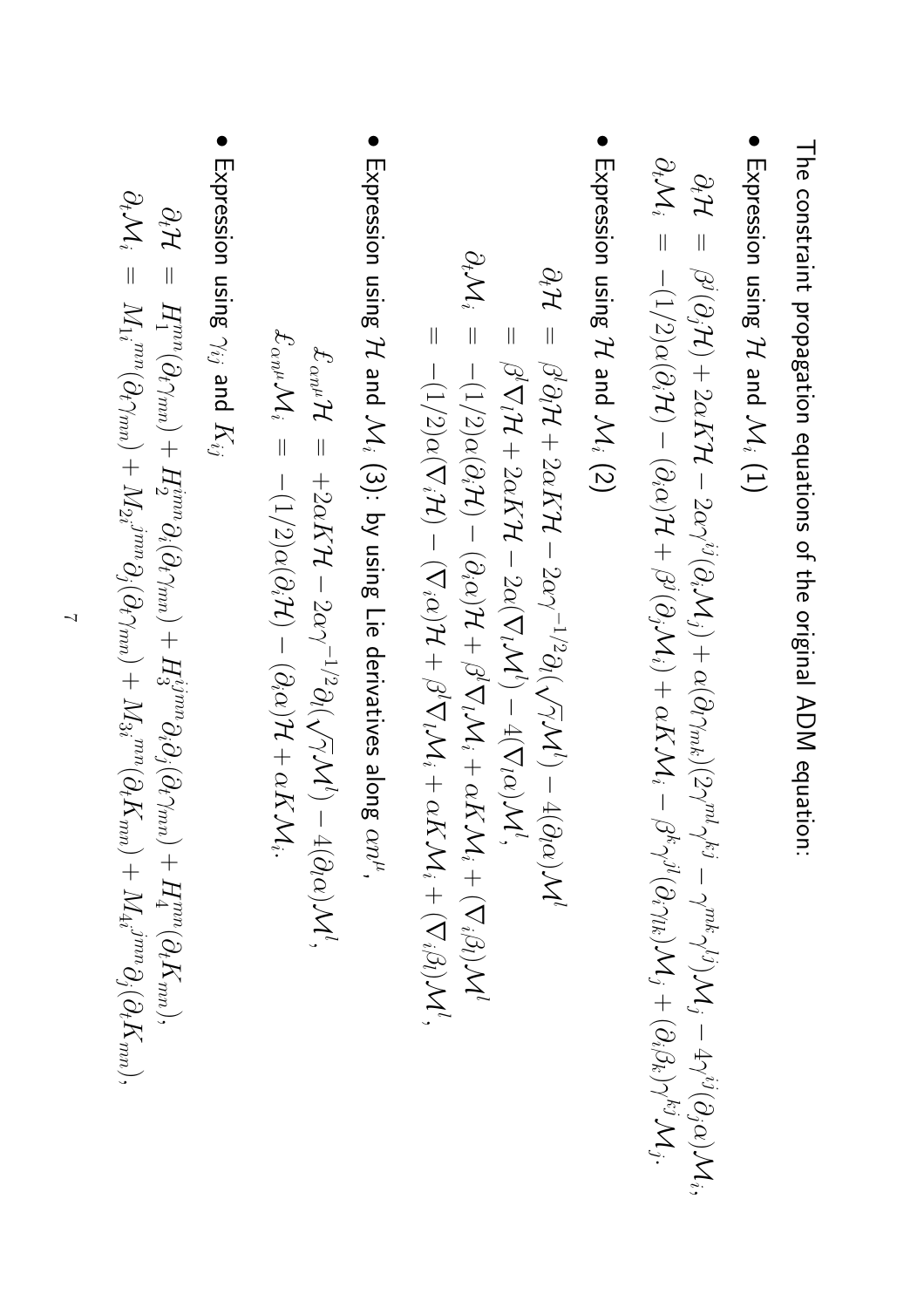where

$$
H_{1}^{mn} := -2R^{(3)mn} - \Gamma_{kj}^{\text{p}} \Gamma_{pi}^{\text{p}} \gamma_{m}^{\text{p}} + \Gamma^{m} \Gamma^{n}
$$
\n
$$
H_{2}^{ijmn} := -2\gamma_{j}^{mi} \Gamma^{0} (\partial_{i} \gamma^{\text{th}}) (\partial_{j} \gamma_{kp}) - \gamma^{mp} \gamma^{ni} (\partial_{i} \gamma^{k} \gamma) (\partial_{j} \gamma_{kp}) - 2K K^{m},
$$
\n
$$
H_{3}^{ijmn} := -2\gamma_{j}^{mi} \Gamma^{n} - (3/2) \gamma^{ij} (\partial_{j} \gamma_{im}) + \gamma^{mj} (\partial_{i} \gamma^{im}) + \gamma^{mn} \Gamma^{i},
$$
\n
$$
H_{1}^{ijmn} := 2(K \gamma^{mn} - K^{m}),
$$
\n
$$
H_{1}^{ijmn} := -\gamma_{j}^{nj} (\partial_{i} K^{m}),
$$
\n
$$
M_{2}^{ijmn} := -\gamma_{j}^{nj} K^{n} + (1/2) (\partial_{i} \gamma^{mn}) K^{j} + \Gamma^{n} K^{m},
$$
\n
$$
M_{3}^{ijmn} := -\gamma_{j}^{nj} K^{n} - \gamma^{mn} \delta_{i}^{j},
$$
\n
$$
M_{4}^{ijmn} := -\gamma_{j}^{nj} K^{n} - \gamma^{mn} \delta_{i}^{j},
$$
\n
$$
M_{2}^{ijmn} := -\gamma_{j}^{nj} K^{n} - \gamma^{mn} \delta_{i}^{j},
$$
\n
$$
M_{3}^{ijmn} := -\gamma_{j}^{nj} K^{n} - \gamma^{mn} \delta_{i}^{j},
$$
\n
$$
M_{4}^{ijmn} := -\gamma_{j}^{nj} K^{n} - \gamma^{mn} \delta_{i}^{j},
$$
\n
$$
M_{5}^{ijmn} := -\gamma_{j}^{nj} K^{n} - \gamma^{mn} \delta_{i}^{j},
$$

where we expressed Γ $\mathbb{L}$ ijmγij.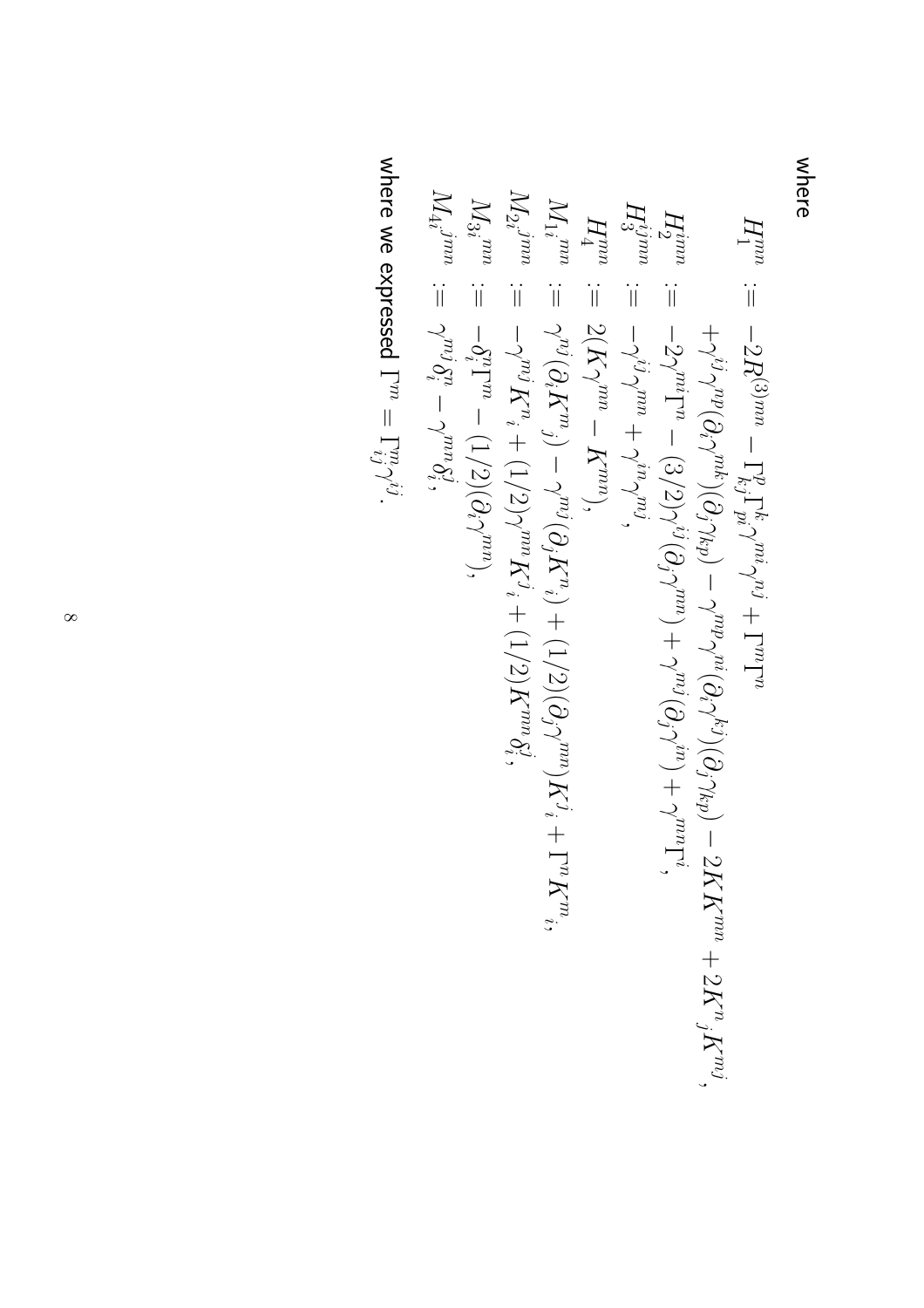### <u>ा</u> **Constraintpropagationsin sphericallysymmetricspacetime**

#### **5.1 The procedure**

The discussion becomes clear if we expand the constraint  $C^{A}$  $:= (\mathcal{H}, \mathcal{M}_i)^T$ using vector harmonics.

$$
C_{\mu} = \sum_{l,m} (A^{lm}(t, r)a_{lm}(\theta, \varphi) + B^{lm}b_{lm} + C^{lm}c_{lm} + D^{lm}d_{lm}), \qquad (1)
$$

where we choose the basis of the vector harmonicsစ္တ

$$
a_{lm} = \begin{pmatrix} Y_m \\ 0 \\ 0 \\ 0 \end{pmatrix}, b_{lm} = \begin{pmatrix} 0 \\ Y_m \\ 0 \\ 0 \end{pmatrix}, c_{lm} = \frac{r}{\sqrt{l(l+1)}} \begin{pmatrix} 0 \\ \partial_{\theta} Y_m \\ \partial_{\varphi} Y_m \end{pmatrix}, d_{lm} = \frac{r}{\sqrt{l(l+1)}} \begin{pmatrix} 0 \\ -\frac{1}{\sin \theta} \partial_{\varphi} Y_m \\ \frac{1}{\sin \theta} \partial_{\theta} Y_m \\ \frac{1}{\sin \theta} \partial_{\theta} Y_m \end{pmatrix}.
$$

The basis are normalizedso that they satisfy

$$
\langle C_\mu, C_\nu \rangle = \int_0^{2\pi} d\varphi \int_0^\pi C_\mu^* C_\rho \eta^{\nu\rho} \sin \theta d\theta,
$$

where ηνρ ີທ Minkowskii metric and the asterisk denotes the complex conjugate.Therefore

$$
A^{lm}=\langle a^{lm}_{(\nu)},C_{\nu}\rangle,\quad \partial_t A^{lm}=\langle a^{lm}_{(\nu)},\partial_t C_{\nu}\rangle,\quad \text{etc.}
$$

 $\lessapprox$ also express these evolution equations using the Fourier expansion on the radial coordinate,

$$
A^{lm} = \sum_{k} \hat{A}_{(k)}^{lm}(t) e^{ikr} \quad \text{etc.} \tag{2}
$$

So that we will be able to obtain the RHS of the evolution equations for  $(\hat{A}_{(k)}^{lm}(t),$  $\cdots, \hat{D}_{(k)}^{lm}(t))$ T in a homogeneousform.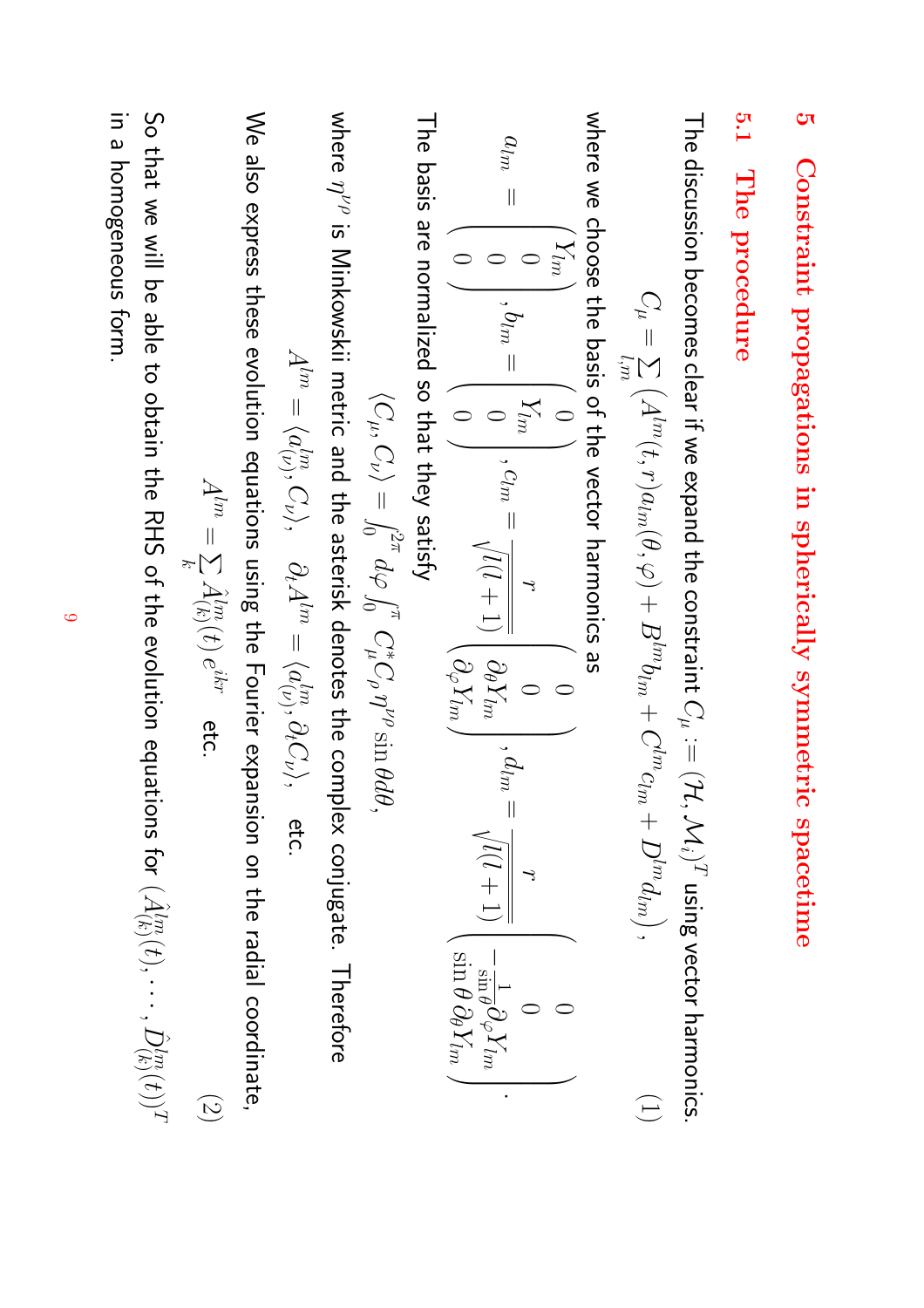- **5.2 Constraintpropagations in Schwarzschildspacetime**
- 1. the standard Schwarzschildcoordinate

$$
ds^2 = -(1 - \frac{2M}{r})dt^2 + \frac{dr^2}{1 - 2M/r} + r^2 d\Omega^2, \qquad \text{(the standard expression)}
$$

2. the isotropic coordinate, which is given by,  $\rightarrow$  $=$   $\left(1 + \right)$ M/ $2r_{iso})^2r_{iso}$ 

$$
ds^2 = -\langle \frac{1 - M/2r_{iso}}{1 + M/2r_{iso}} \rangle^2 dt^2 + (1 + \frac{M}{2r_{iso}})^4 [dr_{iso}^2 + r_{iso}^2 d\Omega^2], \qquad \text{(the isotropic expression)}
$$

3. the ingoing Eddington-Finkelstein (iEF) coordinate, $\overline{S}$  $t_{iEF}$  $\overline{\phantom{a}}$  $\rightarrow$ + 2M log( $\rightarrow$ −  $\mathcal C$  $\mathbb{N}$ 

:

$$
ds^2 = -(1-\frac{2M}{r})dt_{iEF}^2 + \frac{4M}{r}dt_{iEF}dr + (1+\frac{2M}{r})dr^2 + r^2d\Omega^2
$$
 (the iEF expression)

4. the Painlevé-Gullstrand (PG) coordinates,

$$
ds^2 = -\left(1 - \frac{2M}{r}\right)dt^2_{PG} + 2\sqrt{\frac{2M}{r}}dt_{PG}dr + dr^2 + r^2d\Omega^2, \qquad \text{(the PG expression)}
$$

which is given by tPG  $\overline{\phantom{a}}$  $\rightarrow$  $\overline{+}$  $\lesssim$  $\mathbb{N}$ −  $\boxtimes$  $\log\left(\left(\right)$  $\gamma'$  $\boxtimes$ + 1) $\left\langle \right\rangle$  $\gamma'$  $\boxtimes$ −  $\overline{\phantom{0}}$  $\overline{}$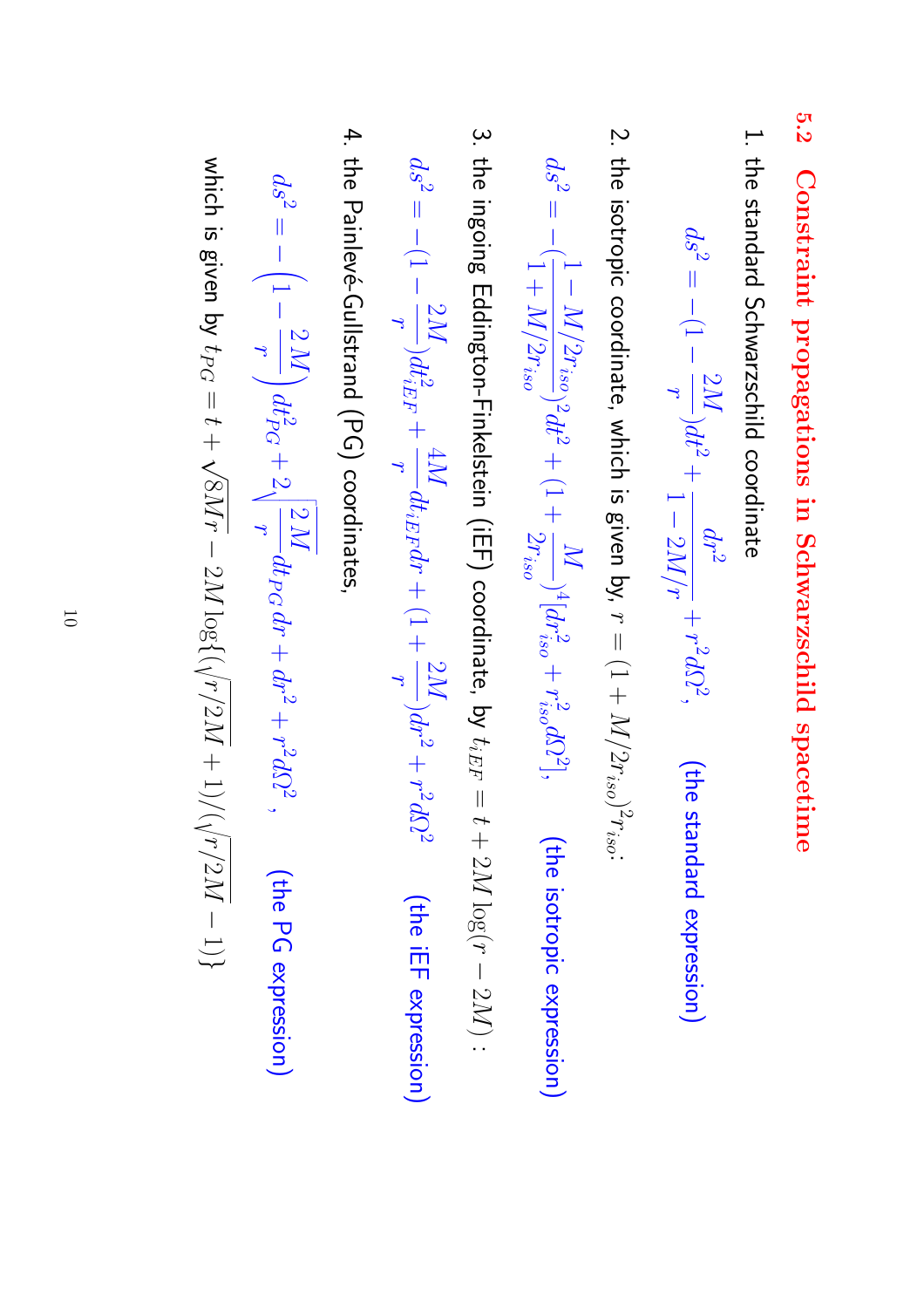

1:Amplification factors (AFs, eigenvalues of homogenizedconstraintpropagation equations) are shown for the standard Schwarzschildcoordinate, with (a) no adjustments, i.e., standard ADM, (b) original ADM ( κ *F*  $\overline{\phantom{a}}$ 1/4). The solid lines and eigenvalues are zero for all cases. Plotting range is 2 the dotted lines with circles are real parts and imaginary parts, respectively. They are four lines each, but actually the two へ<br>〜 ≤ 20 using Schwarzschild radial coordinate. We set z  $= 1, l$  $=$  2, and m ا|<br>M throughoutthe article.

$$
\frac{\partial_t\gamma_{ij}}{\partial_t K_{ij}}=-2\alpha K_{ij}+\nabla_i\beta_j+\nabla_j\beta_i,\hspace{0.7cm}\\ \nabla_j\gamma_{ik}K^k_{\phantom{k}j}-\nabla_i\nabla_j\alpha+(\nabla_i\beta^k)K_{kj}+(\nabla_j\beta^k)K_{ki}+\beta^k\nabla_kK_{ij}+\kappa_F\alpha\gamma_{ij}\mathcal{H},
$$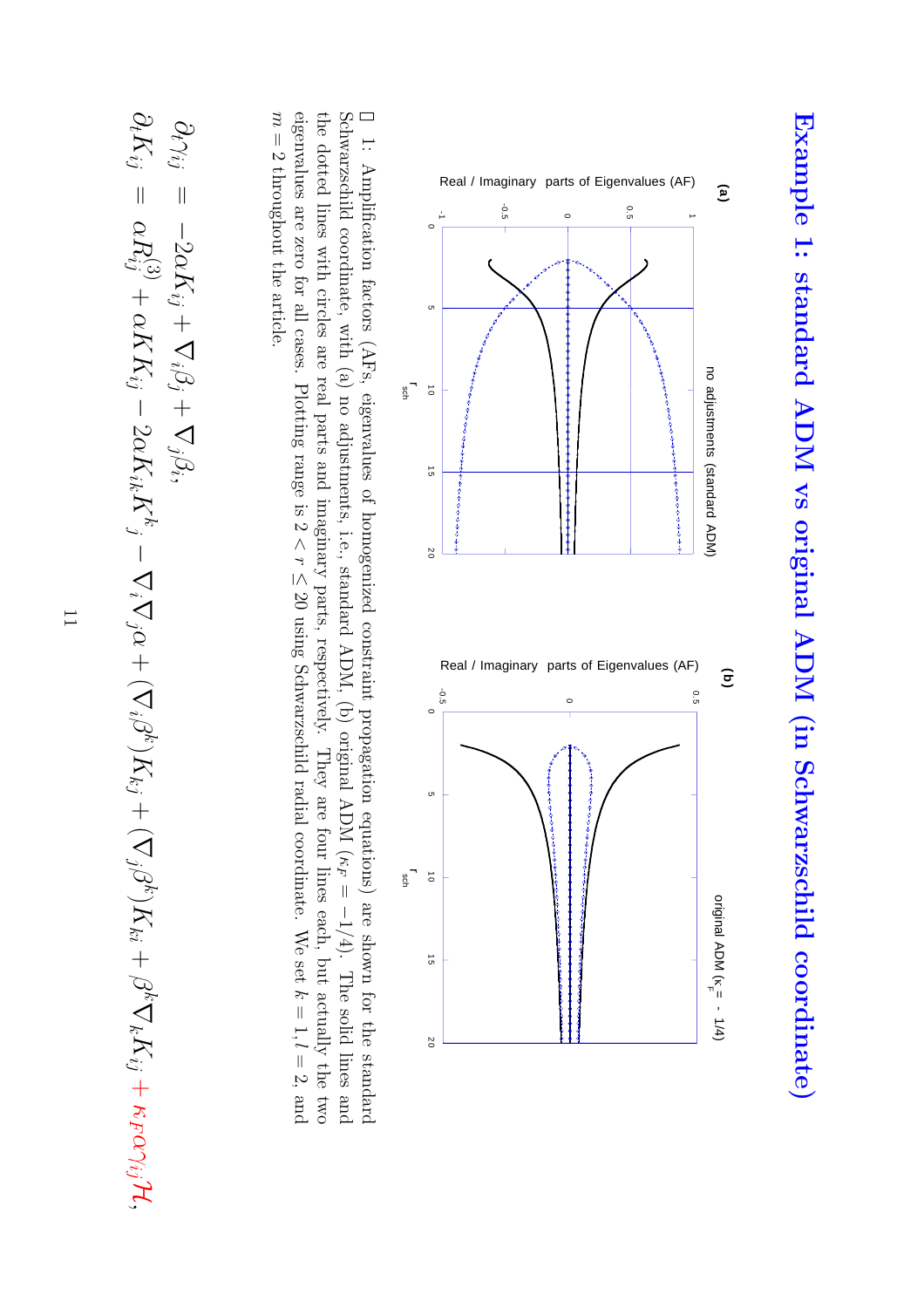



<u>ب</u><br>: Amplification factors of the standardSchwarzschildcoordinate, with Detweiler type adjustments.Multipliers used in the plot are (b) κ *L*  $= +1/2$ , and (c) κ *L*  $\overline{\phantom{a}}$ 1/2.

$$
\partial_t \gamma_{ij} = \text{(original terms)} + P_{ij} \mathcal{H},
$$
\n
$$
\partial_t K_{ij} = \text{(original terms)} + P_{ij} \mathcal{H},
$$
\n
$$
\partial_t K_{ij} = \text{(original terms)} + R_{ij} \mathcal{H} + S^{k}{}_{ij} \mathcal{M}_k + s^{k}{}_{ij} (\nabla_k \mathcal{M}_l),
$$
\n
$$
\text{where } P_{ij} = -\kappa_L \alpha^3 \gamma_{ij}, \quad R_{ij} = \kappa_L \alpha^3 (K_{ij} - (1/3)K \gamma_{ij}),
$$
\n
$$
S^{k}{}_{ij} = \kappa_L \alpha^2 [3(\partial_i \alpha) \delta^k_{ij} - (\partial_l \alpha) \gamma_{ij} \gamma^{kl}], \quad s^{k}{}_{ij} = \kappa_L \alpha^3 [\delta^k_{(i} \delta^l_{j)} - (1/3) \gamma_{ij} \gamma^{kl}],
$$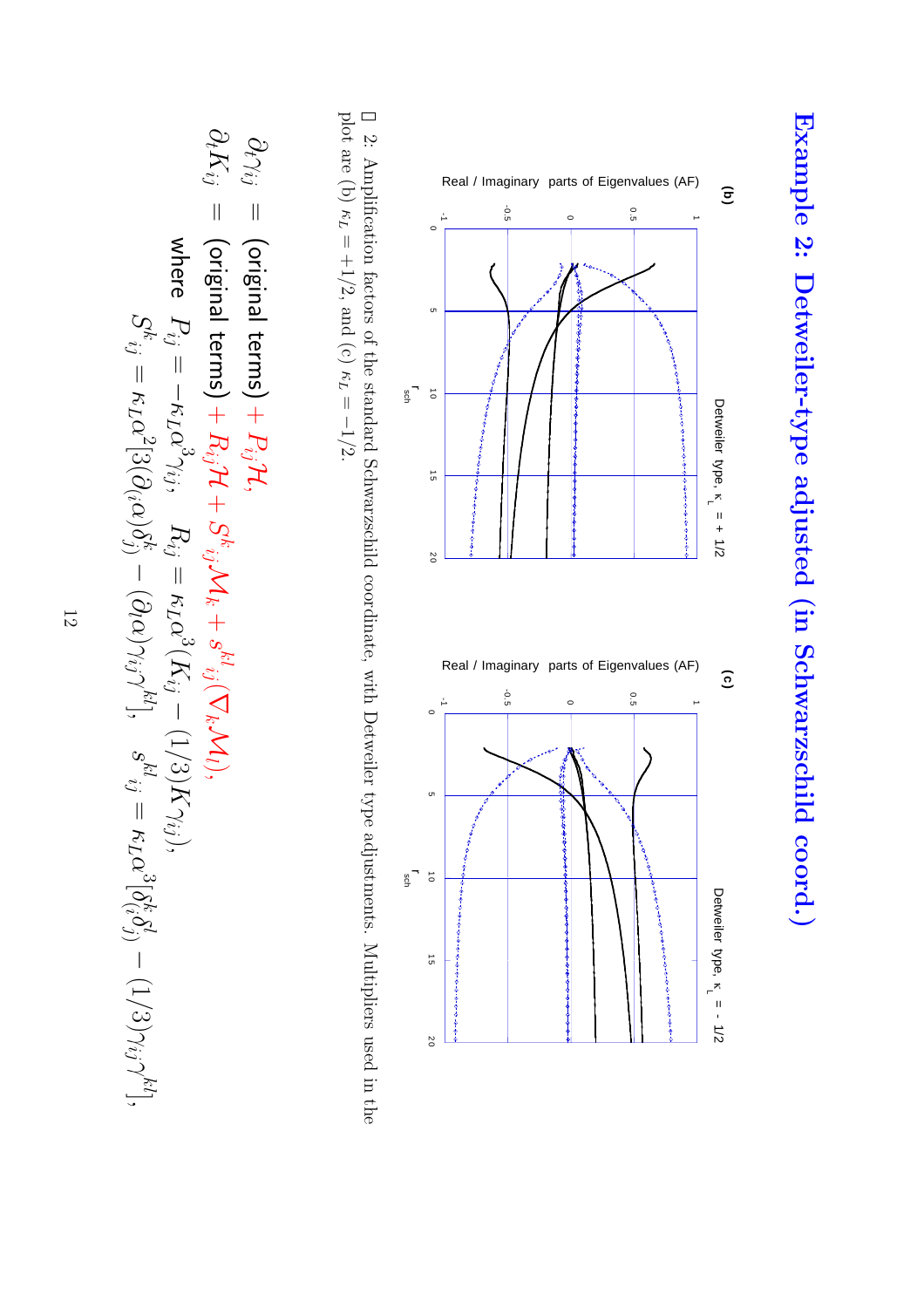

<u>ب</u><br>. Comparison of amplification factors between different coordinateexpressions for the standard ADM formulation (i.e. no adjustments). Fig. (a) is for the isotropic coordinate $(1)$ , and the plotting range is  $1/2$ ∣∧ r*iso*. Fig. (b) is for the iEF coordinate (1) and we plot lines on the  $\vec{\phantom{0}}$  $\overline 0$ slice for each expression. The solid four lines and the dotted four lines with circles are real parts and imaginary parts, respectively.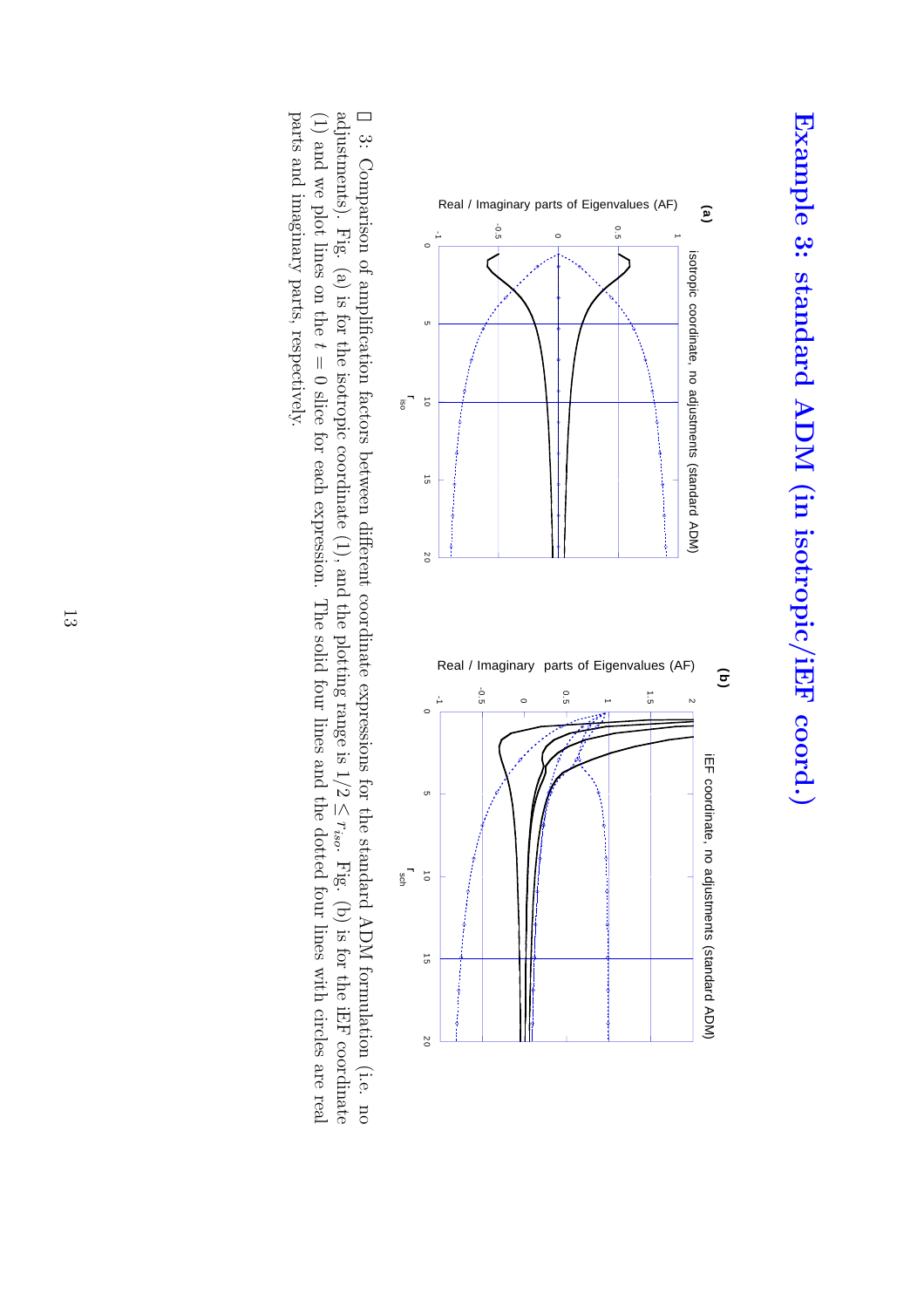



4: Similar comparison for Detweileradjustments. κ *L*  $= +1/2$ for all plots.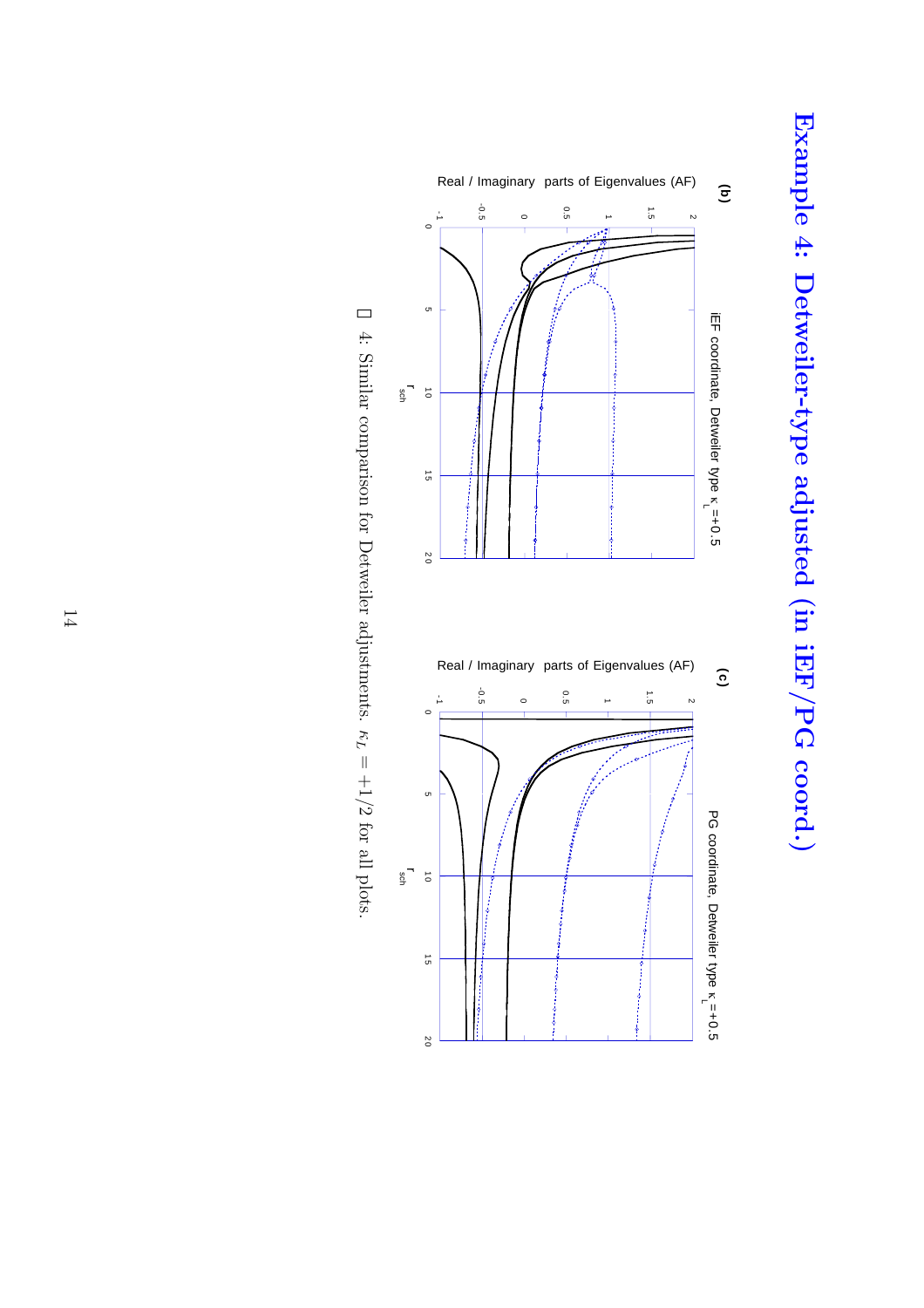## **On Maximally-slicedhypersurfaces (standard ADM in Sch. coord.) Example 5:**



5:Amplification factors of snapshots of maximally-sliced evolving Schwarzschildspacetime. Fig (a1) and (a2) are of the slice, while lines in (a2) are the maximum imaginary part of AF on each time slice. The lines start at standard ADM formulation (real and imaginary parts, respectively), Lines in (a1) are the largest (positive) AF on each time r*min*  $=2(t$  $\overline{0}$ and r*min*  $= 1.55$  ( $\bar{t} =$ 5).